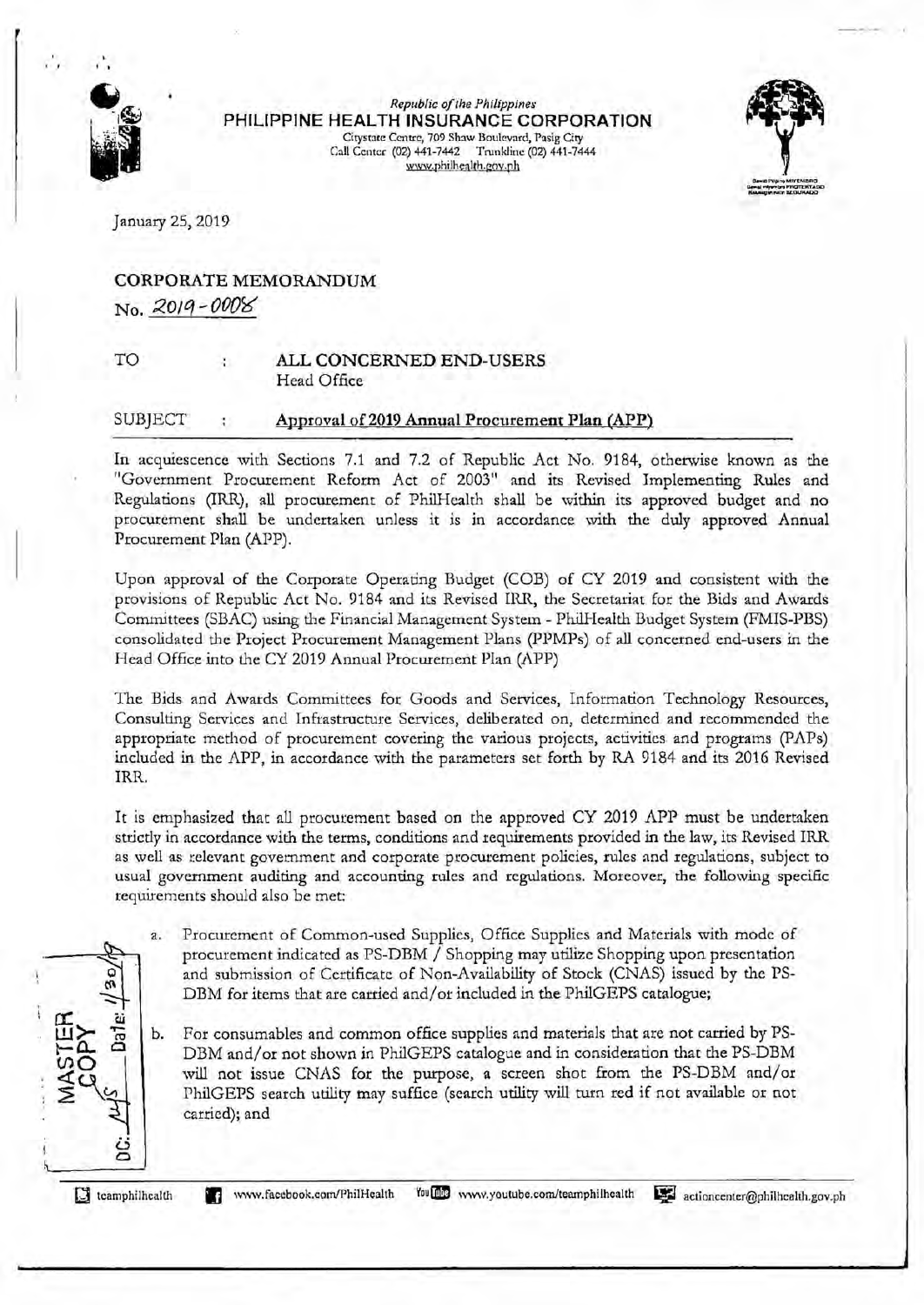c. Procurement of goods whose mode of procurement determined to be through "Direct Contracting" must comply with the requirements of Section 50 ofRA 9184 and its 2016 Revised IRR as well as COA Circular 2012-001. It shall likewise be supported by the appropriate certification from the exclusive dealer or manufacturer, duly authenticated by the Philippine Consulate / Embassy / Labor Office where the Head Office of the dealer or manufacturer is located, if foreign goods.

Under the authority granted by the PhilHealth Board of Directors to the President and Chief Executive Officer (CEO) as Head of Procuring Entity, the attached CY 2019 APP is hereby approved and enjoined all to facilitate procurement and implementation of the PAPs thereat.

For information and strict compliance of **all** concerned.

ROY B. FERRER, M.D., MSc. Acting President and Chief Executive Officer (CEO) Date Signed: **1 30 2010** 

-I



 $\ddot{\cdot}$ 

.  $\mathbf{v}_k$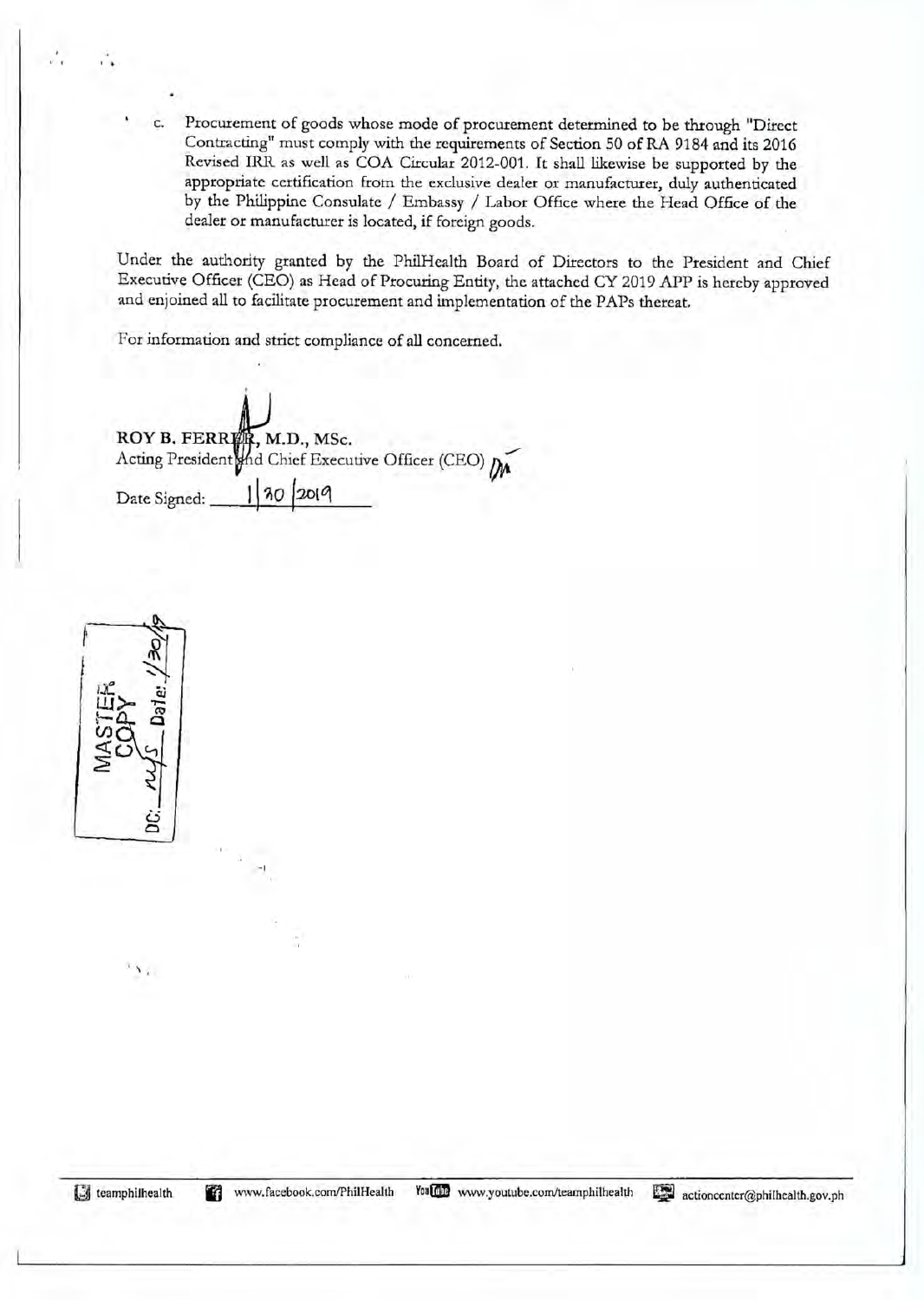

Republic of the Philippines PHILIPPINE HEALTH INSURANCE CORPORATION

Citystate Centre, 709 Shaw Boulevard, Pasig City Call Center (02) 441-7442 Trunkline (02) 441-7444 www.philhealth.gov.ph



# **CY 2019 ANNUAL PROCUREMENT PLAN (APP)**

### **CENTRAL OFFICE**

## **BAC - CONSULTING SERVICES**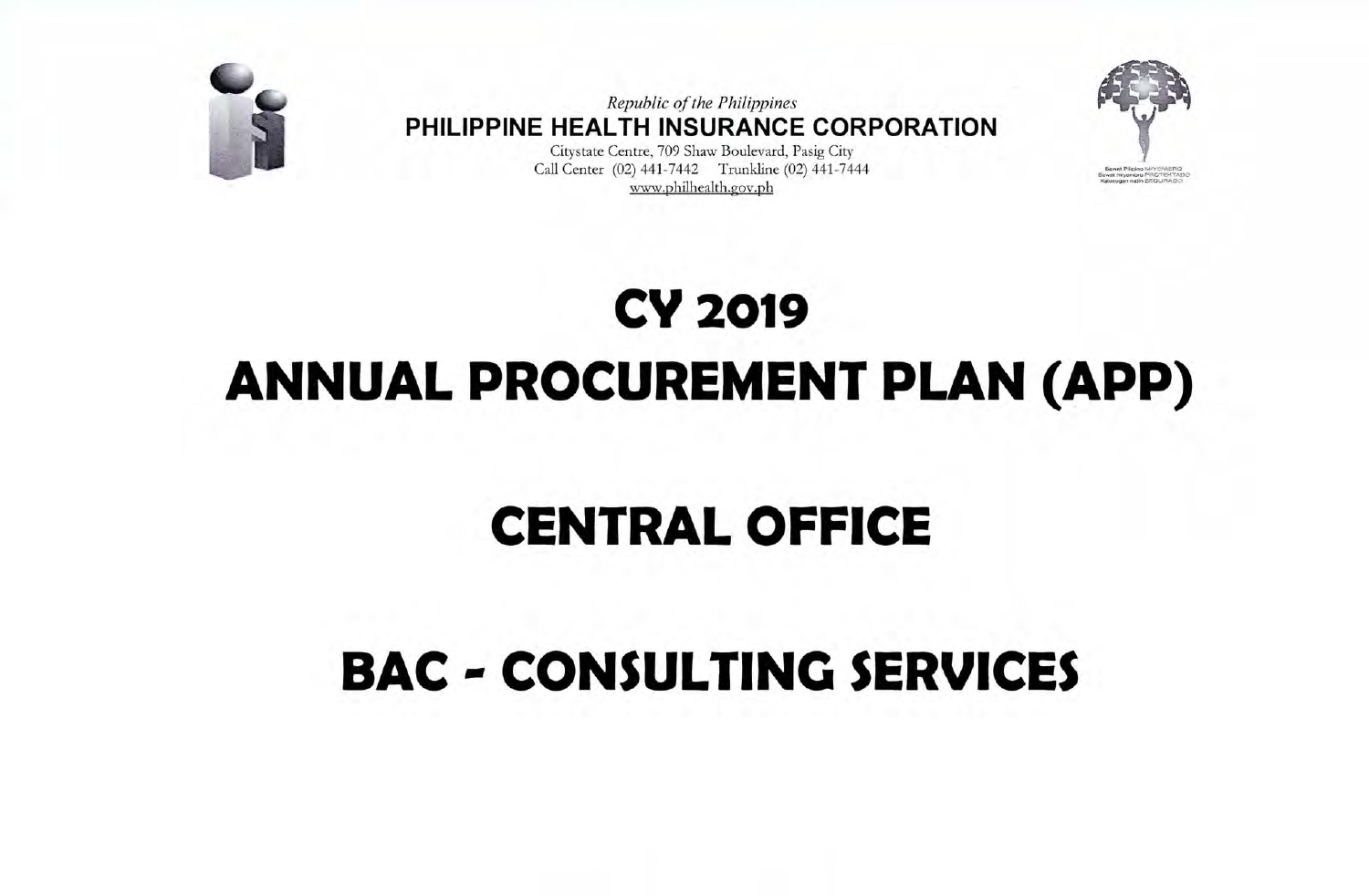### **Republic of the Philippines Philippine Health Insurance Corporation**  ANNUAL PROCUREMENT PLAN calendar Year 2019

|                                                                                             |                                                                    |            |                                    |                             |                    |          |                                  | SCHEDULE FOR EACH PROCUREMENT ACTIVITY |            |                     |            |                                         |            |                |               | <b>Estimated Budget</b> |          |         |
|---------------------------------------------------------------------------------------------|--------------------------------------------------------------------|------------|------------------------------------|-----------------------------|--------------------|----------|----------------------------------|----------------------------------------|------------|---------------------|------------|-----------------------------------------|------------|----------------|---------------|-------------------------|----------|---------|
| Procurement Program/Project PMO /                                                           | Mode of<br><b>End-User Procurement</b>                             | Conference | Pre-Proc Ads/Post of<br><b>ITB</b> | Pre-Bid<br>Conference Check | <b>Eligibility</b> | Sub/Open | <b>Bid</b><br>of Blds Evaluation | Post Qual Notice of                    | Award      | Contract<br>Signing | Notice to  | Delivery<br>Proceed Completion Turnover | Acceptance | Fund<br>Source | Total         | <b>MOOE</b>             | $\infty$ | Remarks |
| <b>Procurement of Contract Services</b>                                                     |                                                                    |            |                                    |                             |                    |          |                                  |                                        |            |                     |            |                                         |            |                |               |                         |          |         |
| <b>Treasury Department</b>                                                                  | Negotiated<br>Procurement - Highly<br><b>Technical Consultants</b> | <b>JAN</b> | <b>JAN</b>                         |                             |                    |          |                                  |                                        |            | <b>JAN</b>          |            | <b>FEB</b>                              | FEB        | COB            | 1,000,000.00  | 1,000,000.00            |          |         |
| Risk Management Department                                                                  | Negotiated<br>Procurement - Small<br>Value Procurement             | MAY        | MAY                                |                             |                    |          |                                  |                                        |            | MAY                 |            | <b>JUN</b>                              | <b>JUL</b> | COB            | 180,000.00    | 180,000.00              |          |         |
| Corporate Action Center                                                                     | Public Bidding                                                     | <b>JAN</b> | <b>JAN</b>                         | <b>JAN</b>                  | <b>JAN</b>         | FEB      |                                  | FEB                                    | <b>FEB</b> | <b>FEB</b>          | <b>MAR</b> | <b>MAR</b>                              | APR        | COB            | 22,844,151.98 | 22,844,151.98           |          |         |
| Organization and Systems<br>Developmant Office                                              | <b>Public Bidding</b>                                              | <b>JAN</b> | <b>JAN</b>                         | <b>JAN</b>                  | <b>JAN</b>         | FEB      |                                  | FEB                                    | FEB        | <b>FEB</b>          | <b>MAR</b> | <b>MAR</b>                              | APR        | <b>COB</b>     | 5,000,000.00  | 5,000,000.00            |          |         |
|                                                                                             |                                                                    |            |                                    |                             |                    |          |                                  |                                        |            |                     |            |                                         |            |                | 29,024,151.98 | 29,024,151.98           | 0.00     |         |
| <b>Procurement of Research Services</b>                                                     |                                                                    |            |                                    |                             |                    |          |                                  |                                        |            |                     |            |                                         |            |                |               |                         |          |         |
| Corporate Planning Department Public                                                        | <b>Bidding   Negotiated</b><br>Procurement - Agency<br>to Agency   | <b>JAN</b> | <b>JAN</b>                         | <b>JAN</b>                  | <b>JAN</b>         | FEB      |                                  | FEB                                    | FEB        | <b>FEB</b>          | <b>MAR</b> | <b>MAR</b>                              | APR        | COB            | 55,900,211.22 | 55,900,211.22           |          |         |
|                                                                                             |                                                                    |            |                                    |                             |                    |          |                                  |                                        |            |                     |            |                                         |            |                | 55,900,211.22 | 55,900,211.22           | 0.00     |         |
| <b>Procurement of Consultancy Services</b>                                                  |                                                                    |            |                                    |                             |                    |          |                                  |                                        |            |                     |            |                                         |            |                |               |                         |          |         |
| Health Informatics Department Public Bidding                                                |                                                                    | <b>JAN</b> | <b>JAN</b>                         | <b>JAN</b>                  | <b>JAN</b>         | FEB      |                                  | FEB                                    | FEB        | FEB                 | MAR        | <b>MAR</b>                              | APR        | COB            | 15,000,000.00 | 15,000,000.00           |          |         |
| Corporate Marketing<br>Department                                                           | Negotiated<br>Procurement - Small<br>Value Procurement             | <b>JAN</b> | <b>JAN</b>                         |                             |                    |          |                                  |                                        |            | <b>JAN</b>          |            | FEB                                     | FEB        | <b>COB</b>     | 975,000.00    | 975,000.00              |          |         |
| Office of the Chairman of<br>PhilHealth Board                                               | Negotiated<br>Procurement - Highly<br><b>Technical Consultants</b> | <b>JAN</b> | <b>JAN</b>                         |                             |                    |          |                                  |                                        |            | <b>JAN</b>          |            | FEB                                     | <b>MAR</b> | <b>COB</b>     | 900,000.00    | 900,000.00              |          |         |
| Corporate Secretary                                                                         | Negotiated<br>Procurement - Highly<br><b>Technical Consultants</b> | <b>JAN</b> | <b>JAN</b>                         |                             |                    |          |                                  |                                        |            | <b>JAN</b>          |            | FEB                                     | FEB        | <b>COB</b>     | 2,760,000.00  | 2,760,000.00            |          |         |
| Office of the Senior Vice<br>President-Health Finance Policy Procurement - Highly<br>Sector | Negotiated<br><b>Technical Consultants</b>                         | <b>JAN</b> | <b>JAN</b>                         |                             |                    |          |                                  |                                        |            | <b>JAN</b>          |            | FEB                                     | <b>MAR</b> | COB            | 720,000.00    | 720,000.00              |          |         |
| Office of the Chief Information Negotiated<br>Officer - Proper                              | Procurement - Highly<br><b>Technical Consultants</b>               | <b>JAN</b> | <b>JAN</b>                         |                             |                    |          |                                  |                                        |            | <b>JAN</b>          |            | FEB                                     | <b>MAR</b> | <b>COB</b>     | 570,000.00    | 570,000.00              |          |         |